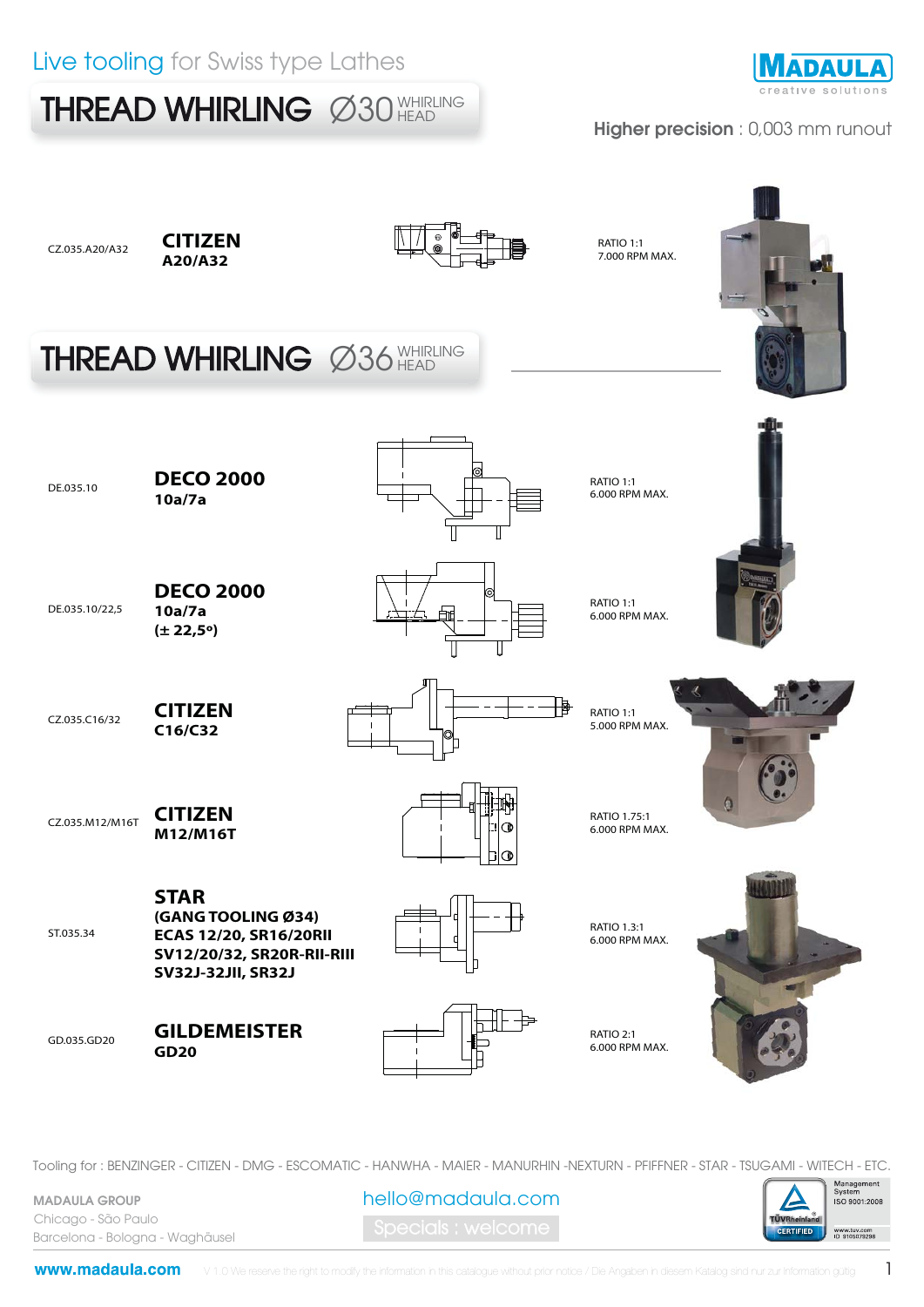## Live tooling for Swiss type Lathes





#### Higher precision : 0,003 mm runout



Tooling for : BENZINGER - CITIZEN - DMG - ESCOMATIC - HANWHA - MAIER - MANURHIN -NEXTURN - PFIFFNER - STAR - TSUGAMI - WITECH - ETC.

MADAULA GROUP Chicago - São Paulo Barcelona - Bologna - Waghäusel hello@madaula.com

**ÜVRheinia CERTIFIED** www.tuv.com<br>ID 9105079298

Management<br>System ISO 9001:2008

2

www.madaula.com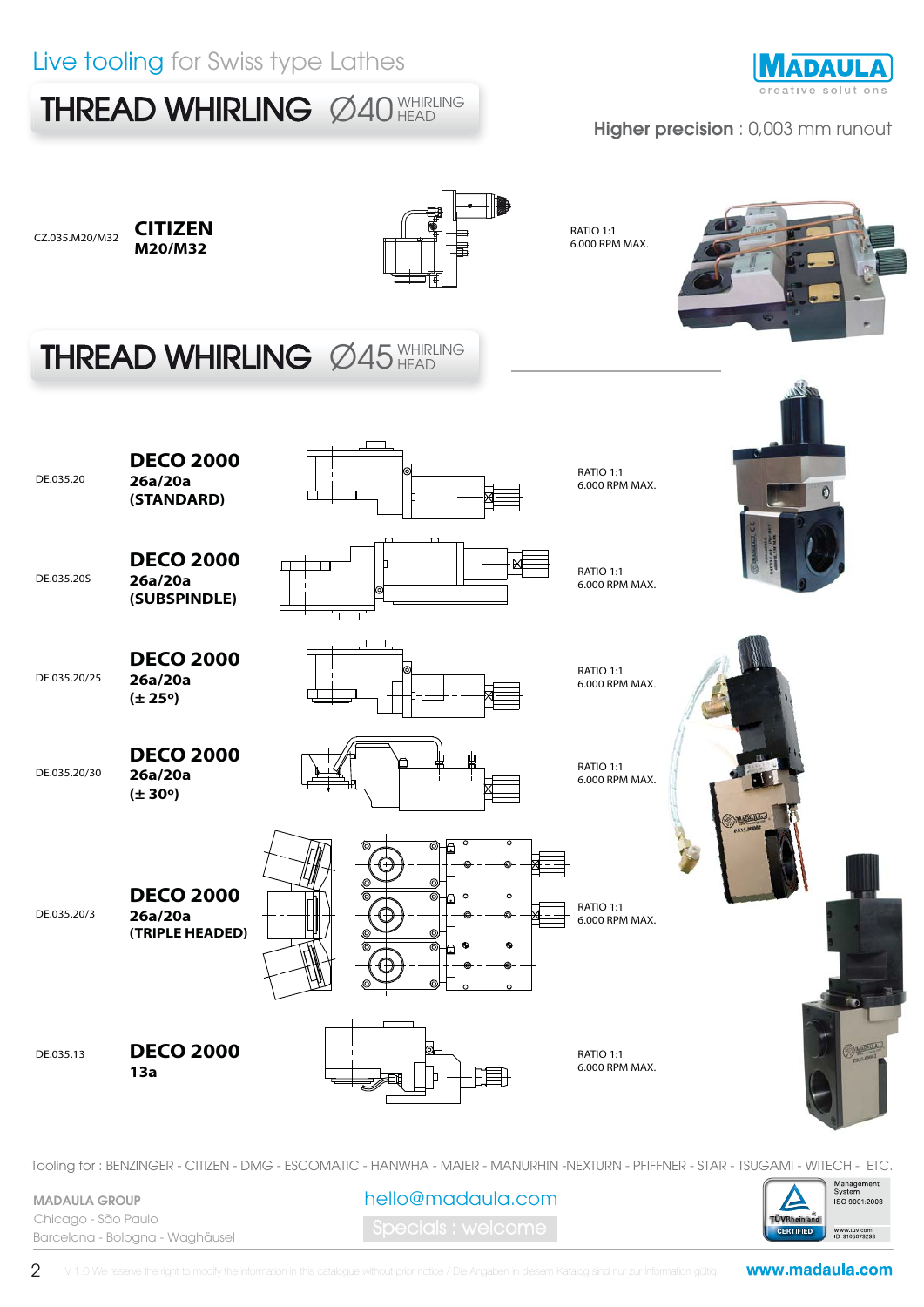THREAD WHIRLING Ø45 WHIRLING



#### Higher precision : 0,003 mm runout

| DE.035.13/25                                  | <b>DECO 2000</b><br>13a<br>$(\pm 25^{\circ})$              | @@<br>$\circ$  | RATIO 1:1<br>6.000 RPM MAX.        |  |
|-----------------------------------------------|------------------------------------------------------------|----------------|------------------------------------|--|
| DE.035.13/2                                   | <b>DECO 2000</b><br>13a<br>(DOUBLE HEADED)                 | ۰              | RATIO 1:1<br>6.000 RPM MAX.        |  |
| HW.035.STL32H                                 | <b>HANWHA</b><br>STL32H                                    | <b>MINIME-</b> | RATIO 2:1<br>6.000 RPM MAX.        |  |
| HW.035.XD20H                                  | <b>HANWHA</b><br>XD20/26H<br>XD20/26J                      |                | RATIO 1:1<br>8.000 RPM MAX.        |  |
| CZ.035.L16/20<br>L25/32<br>M12/M16<br>M20/M32 | <b>CITIZEN</b><br>L16/L20<br>L25/L32<br>M12/M16<br>M20/M32 | ╫╊             | <b>RATIO 1:1</b><br>5.000 RPM MAX. |  |
| CZ.035.M20/M32T                               | <b>CITIZEN</b><br>M20/M32T                                 | □              | <b>RATIO 1:1</b><br>6.000 RPM MAX. |  |
| NX.035.D                                      | <b>NEXTURN</b><br>SA20D/26D/32D                            |                | RATIO 1:1<br>5.000 RPM MAX.        |  |

Tooling for : BENZINGER - CITIZEN - DMG - ESCOMATIC - HANWHA - MAIER - MANURHIN -NEXTURN - PFIFFNER - STAR - TSUGAMI - WITECH - ETC.

MADAULA GROUP Chicago - São Paulo Barcelona - Bologna - Waghäusel

pecials : welcome hello@madaula.com



www.madaula.com